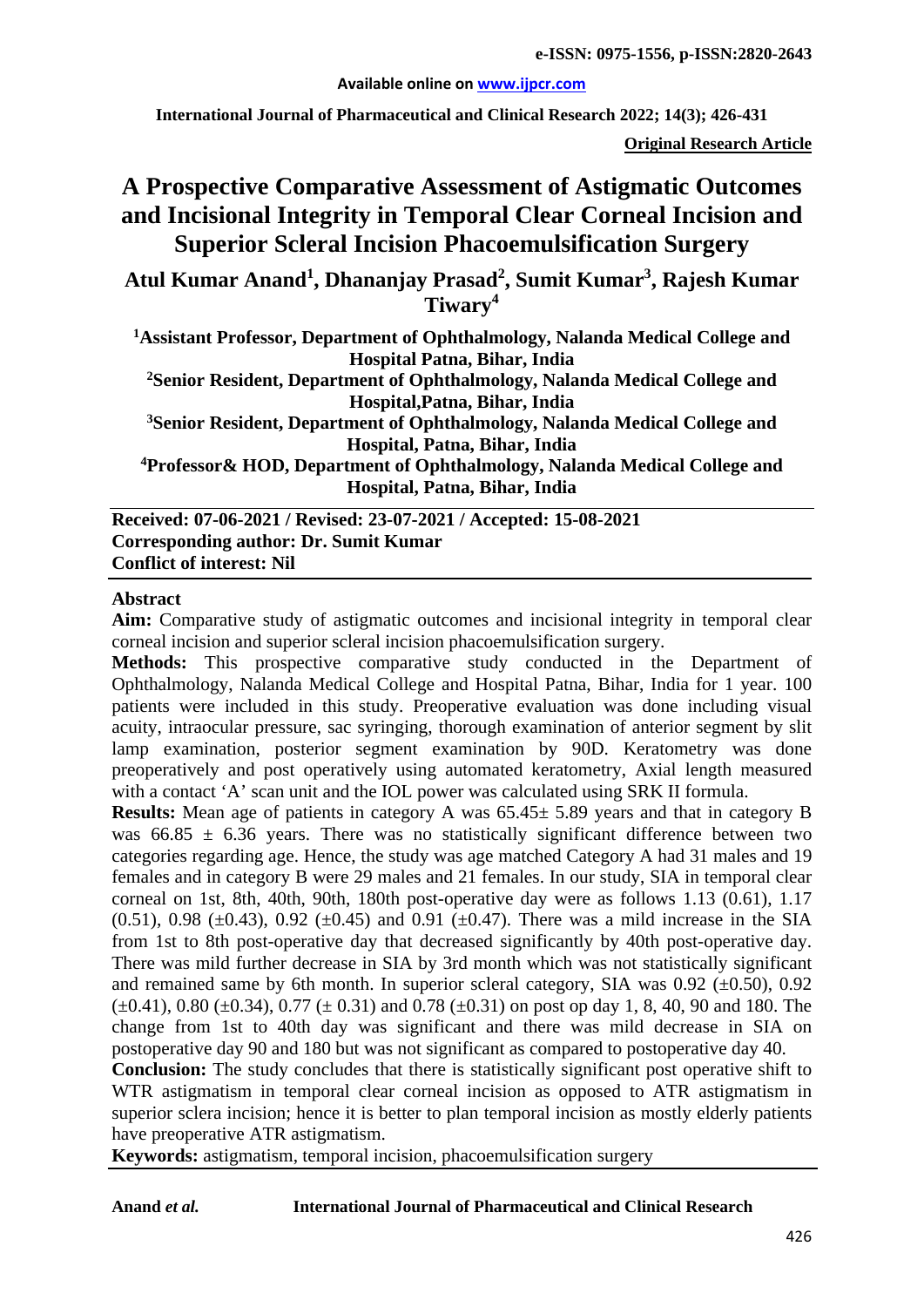This is an Open Access article that uses a fund-ing model which does not charge readers or their institutions for access and distributed under the terms of the Creative Commons Attribution License (http://creativecommons.org/licenses/by/4.0) and the Budapest Open Access Initiative (http://www.budapestopenaccessinitiative.org/read), which permit unrestricted use, distribution, and reproduction in any medium, provided original work is properly credited.

#### **Introduction**

The cataract is defined as opacity of the human crystalline lens capsule or its substance. It is the leading cause of visual disability in the world. Modern cataract surgeries like SICS and Phacoemulsification with IOL are considered safest, successful and frequently performed surgery. Manual SICS is inexpensive, and requires minimal infrastructure in comparison to phacoemulsification, therefore it is a preferred option in low cost settings such as developing countries. [1] The aims of modern cataract surgery are minimal postoperative astigmatism, rapid visual rehabilitation, and the best possible visual acuity. Donder (1984) first noticed that astigmatism often occurred after cataract surgery. Postoperative astigmatism has remained the only obstacle to the achievement of good uncorrected visual acuity after successful cataract surgery. Post-operative astigmatism may lead to decreased visual acuity, glare, monocular diplopia, asthenopia and distortion of image after a good cataract surgery. Good Postoperative vision preferably without spectacles is considered as the bench mark of modern cataract surgery. [2]

Conversely, the superior, superonasal, and nasal incision induced more astigmatism. [2] The review of Amesbury showed that in phacoemulsification, the incision placed on the steep corneal axis can correct small amount of astigmatism depending upon the location of the axis. [3] The peripheral corneal relaxing incision corrected greater amount of astigmatism. The toric intraocular lenses are also safe and effective for treating more than 1 diopter of astigmatism. [4] Many studies on surgical induced cornea astigmatism using vector analysis of complicated Holladay-Cravy-Koch formula. [5]

We know that the temporal clear corneal incision is efficient and bloodless whereas the superior scleral incision is less efficient and bloody. This study aims to find out that the temporal clear corneal incision will not create more SIA than superior scleral incision in three months using keratometry.

#### **Material and methods**

This prospective study conducted in the Department of Ophthalmology, Nalanda medical College and Hospital Patna, Bihar, India for 1 year. 100 patients were included in this study. All senile cataracts were included in the study and patients with any corneal pathology that might interfere with visual assessment and affect wound healing and astigmatism like corneal opacity or degeneration were excluded.

## **Methodology**

Preoperative evaluation was done including visual acuity, intraocular pressure, sac syringing, thorough examination of anterior segment by slit lamp examination, posterior segment examination by 90D. Keratometry was done preoperatively and post operatively using automated keratometry, axial length measured with a contact 'A' scan unit and the IOL power was calculated using SRK II formula.

Cases were randomly divided into two categories. One category (Category A) underwent phacoemulsification with temporal clear corneal incision of 5.5mm and other category (Category B) underwent phacoemulsification with superior scleral incision of 5.5mm incision size. All cases were operated under peribulbar block or topical anaesthesia. All patients received 6 hourly topical ciprofloxacin 0.3% eye drop one day prior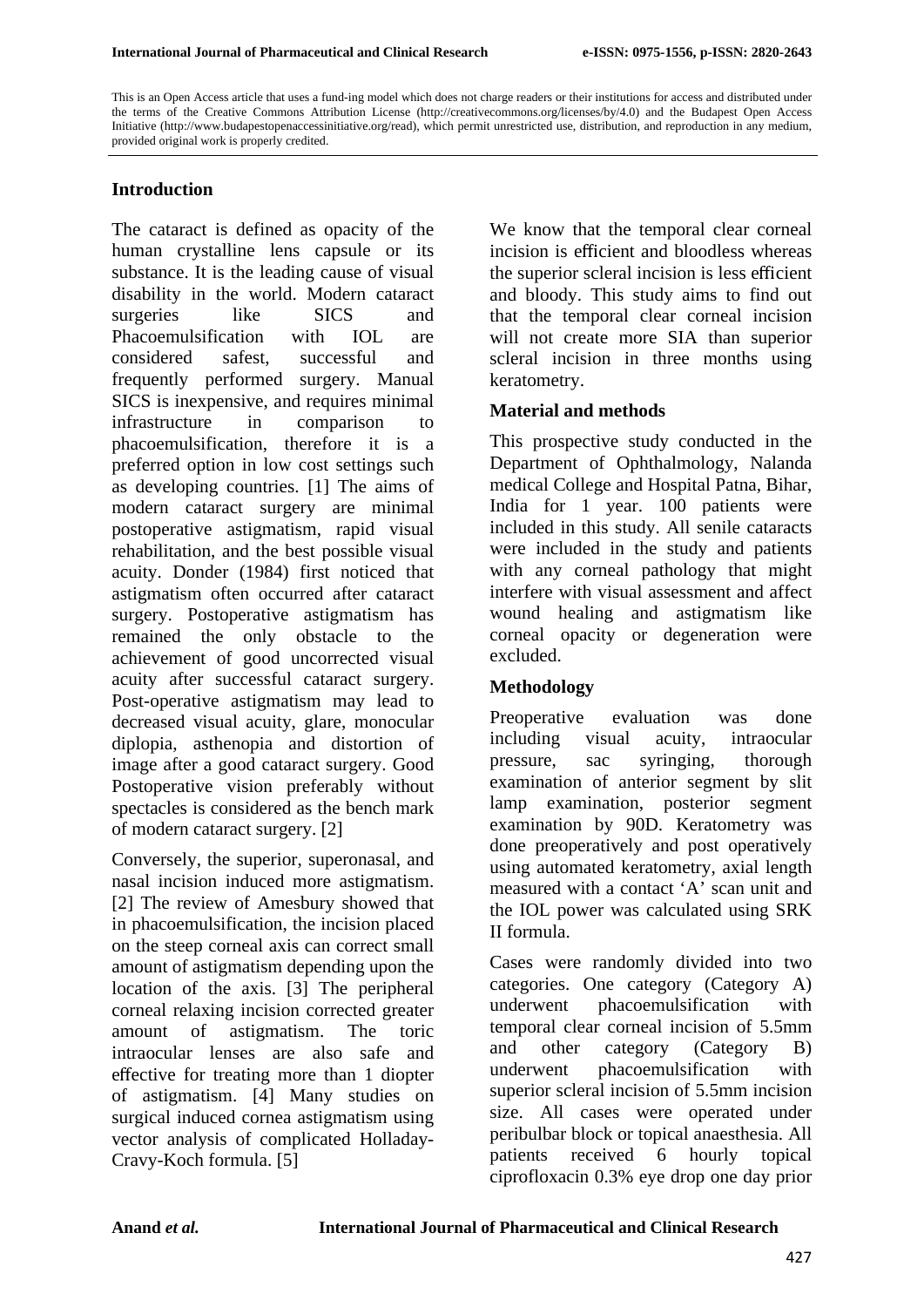to surgery and betadine drops were instilled thrice for asepsis 1 hour preoperatively. Preoperative adequate mydriasis was achieved by instillation of Tropicamide 0.5% and phenylephrine 5% eye drop, homoatropine 2% eye drop, flurbiprofen 0.03% eye drop every 15 minutes, starting one hour prior to surgery.

Category A patients underwent phacoemulsification with temporal clear corneal incision of 5.5mm length with 15 No blade, following which a self sealing tri-planar corneal tunnel of 1.75mm length was made using crescent knife. Anterior chamber entry was done using 2.8mm keratome. Single side port entry was made. Nucleus was emulsified using stop and chop technique. Tunnel was extended with 5.5mm keratome and rigid PMMA lens of 5.25mm optic size of appropriate power was implanted in the bag in all cases. Stromal hydration of main incision and side port was done.

Category B patients underwent phacoemulsification with superior scleral tunnel made 1.5 mm posterior to the corneal vascular arcade. A straight incision of 5.5mm length was made with a 15 no. blade through partial thickness of the sclera. The tunnel was extended 0.75-1 mm into clear cornea. Length of tunnel being 2.25-2.5 mm. Two side port entries were made at 9:30 and 2:30' 0 clock. Anterior chamber was entered fr om the anterior limit of sclera-corneal tunnel using a 2.8 mm keratome. Nucleus was emulsified using stop and chop technique. The inner opening of tunnel was extended using blunt-tip keratome. 5.25mm optic, PMMA IOL of appropriate power was implanted in the bag in all cases. Side port opening was sealed by stromal hydration.

Post operative assessment was done on post op day 1, week 1, week 4, month 3 and month 6. Post op patients were assessed for visual acuity, corneal clarity, anterior chamber depth, PCIOL placement in bag and keratometry was done.

Incisional integrity was checked on slit lamp, and SIA was calculated using SIA software.

# **Results**

Mean age of patients in category A was 65.45± 5.89 years and that in category B was  $66.85 \pm 6.36$  years. There was no statistical significant difference between two category regarding age. Hence, the study was age matched Category A had 31 males and 19 females and in category B were 29 males and 21 females. Both the category were comparable.

Table 1 shows comparison of preoperative and post operative astigmatism on all postop follow ups between two categories which is statistically significant and also comparison between two categories is significant. Also, comparison of preoperative astigmatism with post-op day 1, day 8, day 40, day 90, day 180 in category A and B and it showed statistically significant difference on all post-op days.

Table 2 shows comparison of surgically induced astigmatism (SIA) among two category and it shows statistically significant difference in both the category on all postoperative days.

We observed significant change in type of astigmatism on all postoperative days and between the two category. It shows significant With The Rule (WTR) shift in astigmatism in category  $A$  (P<0.001) and significant Against The Rule (ATR) shift in astigmatism in category B (P<0.001). In our study, SIA in temporal clear corneal on 1st, 8th, 40th, 90th, 180th postoperative day were as follows 1.13(0.61), 1.17(0.51),  $0.98(\pm 0.43)$ ,  $0.92((\pm 0.45)$  and  $0.91(\pm 0.47)$ . There was a mild increase in the SIA from 1st to 8th post-operative day that decreased significantly by 40th postoperative day. There was mild further decrease in SIA by 3rd month which was not statistically significant and remained same by 6th month.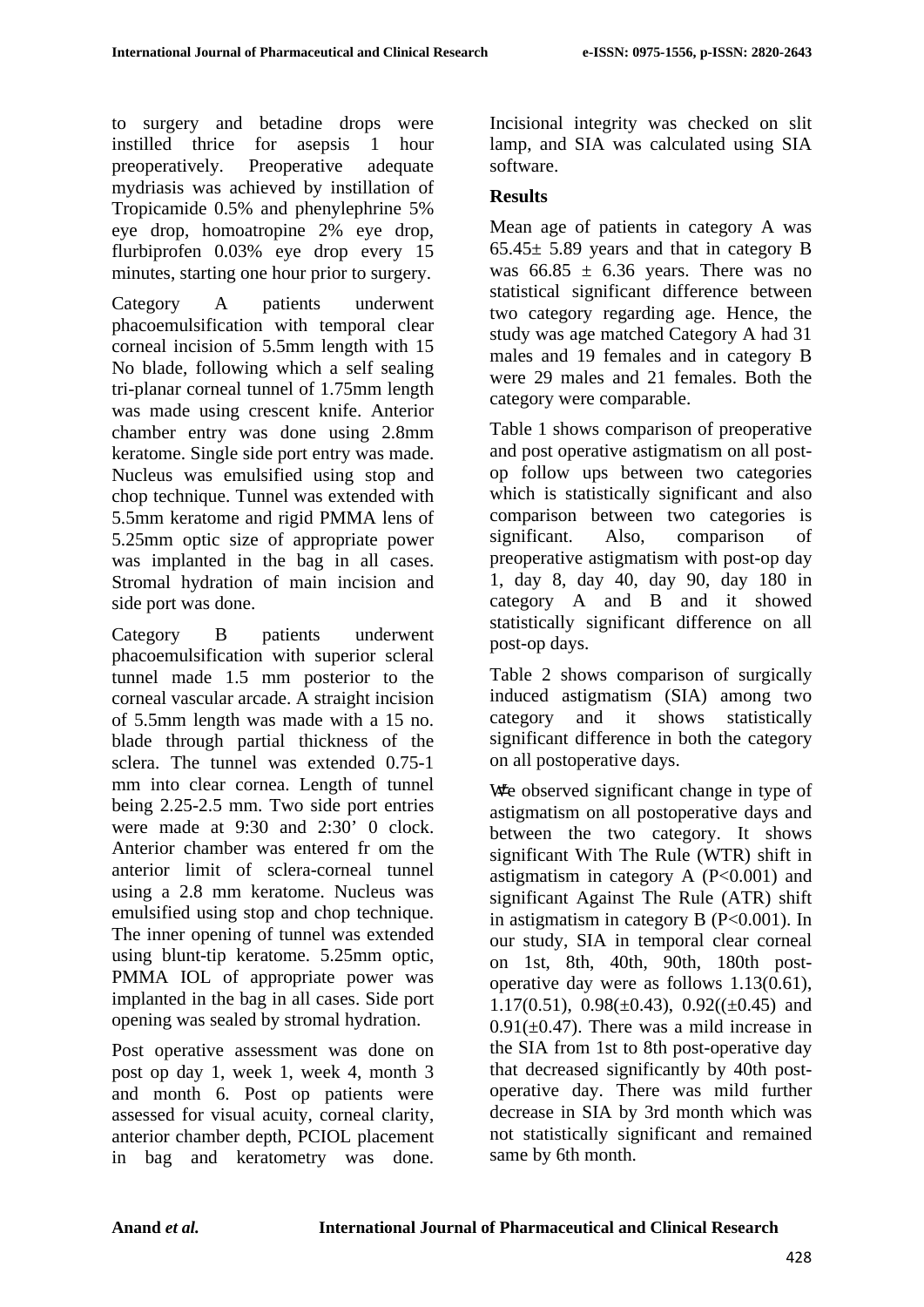In superior scleral category, SIA was 0.92( $\pm$ 0.50), 0.92( $\pm$ 0.41), 0.80( $\pm$ 0.34),  $0.77(\pm 0.31)$  and  $0.78(\pm 0.31)$  on post op day 1, 8, 40, 90 and 180. The change from 1st to 40th day was significant and there was mild decrease in SIA on postoperative day 90 and 180 but was not significant as compared to postoperative day 40.

| Astigmatism     | Category A $(n=50)$      |              | Category B $(n=50)$ |      | $\mathbf P$ value |
|-----------------|--------------------------|--------------|---------------------|------|-------------------|
|                 | Mean                     | <b>SD</b>    | Mean                | SD   |                   |
| Pre-operative   | 0.61                     | 0.49         | 0.83                | 0.57 | < 0.005           |
| Post op day 1   | 0.92                     | 0.60         | 1.45                | 0.78 | < 0.0001          |
| Post op day 8   | 0.89                     | 0.55         | 1.39                | 0.75 | < 0.0001          |
| Post op day 40  | 0.81                     | 0.58         | 1.30                | 0.77 | < 0.0001          |
| Post op day 90  | 0.77                     | 0.55         | 1.26                | 0.70 | < 0.0001          |
| Post op day 180 | 0.75                     | 0.57         | 1.26                | 0.70 | < 0.0001          |
|                 | 1 1 0 1 10 1<br>$\Omega$ | $\mathbf{1}$ | $100 \cdot 1$       |      |                   |

| Table 1: Comparison of Astigmatism at pre-op, post-op day |  |  |  |  |
|-----------------------------------------------------------|--|--|--|--|
|-----------------------------------------------------------|--|--|--|--|

1, day 8, day 40, day 90 and day 180 in study category op:operative

In both categories, incision integrity was good and non- leaking on all postoperative days. Stromal hydration and self-sealing nature of incision maintained incision integrity postoperatively and there was no incidence of wound leak or endophthalmitis noticed.

**Table 2: Comparison of SIA at post op day 1, day 8, day 40, day 90 and day 180 in study category in diopter(D)**

| Type of SI A          | Category A $(n=50)$ |      | Category B $(n=50)$ |           |             |
|-----------------------|---------------------|------|---------------------|-----------|-------------|
|                       | Mean                | SD   | Mean                | <b>SD</b> | $-p$ -value |
| Post op day 1         | 1.13                | 0.61 | 0.92                | 0.50      | $<$ 0.01    |
| Post op day 8         | 1.17                | 0.51 | 0.92                | 0.41      | < 0.0001    |
| Post op day 40 $0.98$ |                     | 0.43 | 0.80                | 0.34      | < 0.001     |
| Post op day 90 $0.92$ |                     | 0.45 | 0.77                | 0.31      | < 0.005     |
| Post<br>op<br>180     | $\text{day}_{0.90}$ | 0.47 | 0.78                | 0.31      | < 0.01      |

| op:operative, SIA: surgically induced astigmatism |  |  |  |  |
|---------------------------------------------------|--|--|--|--|
|---------------------------------------------------|--|--|--|--|

## **Discussion**

The clear temporal corneal incision did show statistically significant changes of more keratometric astigmatism 1 month after phacoemulsification compared to superior scleral incision. However, there was no statistically significant change after three months. It is possible that a small incision on the cornea may take up to three months to be refractive stable. In addition, the attempt of correcting astigmatism such as wound incision or limbal relaxation incision (LRI) through temporal cornea approach may get minimum effectiveness<br>after three months. According to According to Holladay's study, the least SIRC (surgical induced refractive change) happened between 60 to 365 days post-op. [\[5\]](#page-5-0)

There are many studies that document temporal clear corneal incisions of 2.8, 3.2 and 4mm which induce low astigmatism. [6,7-10] But there is very less literature available that comments on the incision integrity and wound stability of suture less 5.5mm clear corneal incision. This study shows that results of self-sealing 5.5mm clear corneal incision are comparable to smaller incision phacoemulsification surgeries in terms of incision integrity and SIA. Incision site and its length are the two major factors affecting the SIA. The study compares two category for same incision size (5.5mm) at two different sites, one for temporal clear corneal incision and other for superior scleral incision.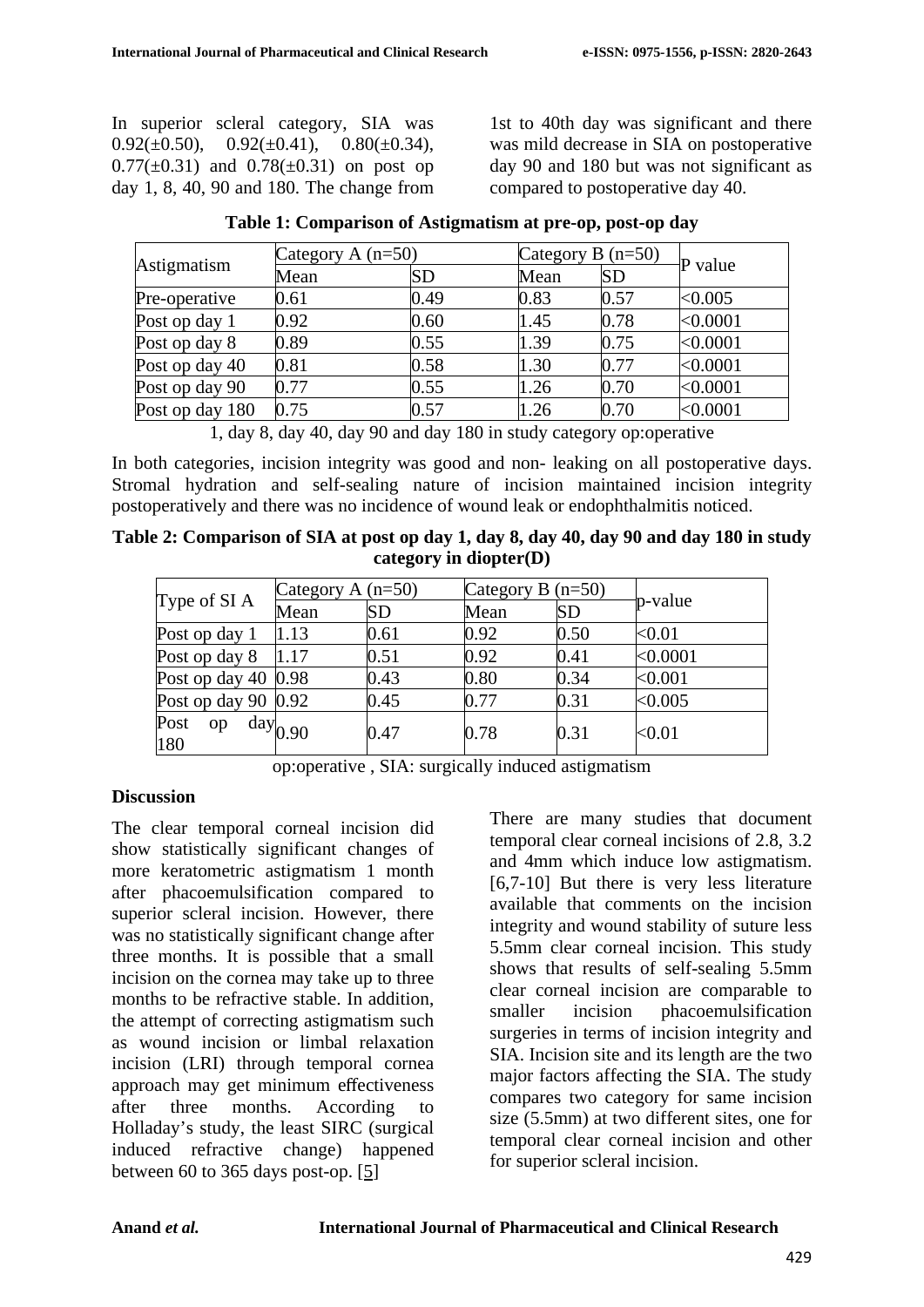Surgically induced astigmatism and type of astigmatism was compared in both the category for age, sex and laterality of the eyes operated, neither of them were statistically significant. On comparing the type of astigmatism post-operatively, it was found that there was change to WTR astigmatism after temporal clear corneal incision and to ATR astigmatism in the superior scleral incision which was significant. The difference was attributed to the distractive force of eyelid blinking on superior wound. The change in the corneal curvature is responsible for surgically induced astigmatism and the astigmatic refractive error.

Kohnen et al reported SIA by vector method in 20 eyes with a temporal 5.0 mm clear corneal incision which was 0.91 D  $(\pm 0.77)$  and 0.70D  $(\pm 0.50)$  SIA after postop week 1 and post-op 6 month. There was a steady decrease of SIA till six months post-operatively. Computerized video keratographic analysis pre-operatively and post- operatively was used. [10] Mahumad Asif et al performed a study on 50 eyes. Corneal astigmatism in 5.5mm temporal clear corneal incision was calculated on 4th post- operative week was 1.737  $(\pm 0.344)$ , on 8th post-operative week was 1.739  $(\pm 0.344)$  and on 12th post-operative week was 1.732 ( $\pm$ 0.344). In comparison to the pre-operative astigmatism 2.028(+/- 0.342) it was statistically significant. [11] Reddy et al concluded that there is significant ATR shift in superior incision by phacoemulsification and manual SICS surgery and temporal incision had WTR shift. [12] Karad et al compared SIA following non phaco SICS at different site and concluded that 5.5mm superior incision induces 1.02±0.52 while at temporal site had 0.7±0.49. 13Vasavada et al also concluded that at the end of surgery, it is not the initial incision size alone but also the distortion of the incision during subsequent stages of surgery that determine the integrity of the CCI. Their study also demonstrated the impact of hydrating corneal incisions on the ingress of extra ocular fluid into the anterior chamber, concluded that hydrating the incisions may help to prevent aqueous leakage and also, to some extent, the inflow of fluid from the ocular surface into the anterior chamber, because it restricts the ingress of small particles. Hence, Stromal hydration is done in conjunction with clear corneal incision in attempt to close the wound. [13,14]

The temporally placed incision has an added advantage, since the distance from the visual axis to the periphery in the horizontal meridian is longer than for others in the cornea. Therefore, flattening at this incision is less likely to be transmitted to the visual axis resulting in significantly lower SIA. When the incision is located superiorly, both gravity and eyeblink tend to create a drag on the incision and hence ATR induced astigmatism. WTR astigmatism induced by a temporal incision is advantageous, since most elderly cataract patients have pre-operative ATR astigmatism.) According to this study, in patients with a high degree of WTR astigmatism, superiorly placed incision can be considered. But the temporal placed clear corneal tunnel is best preferred for cases of pre-operative ATR astigmatism. Hence type of preoperative astigmatism must be considered before planning the site of incision to reduce postoperative astigmatism. Large incision size of up to 5.5mm clear corneal incision can have self-sealing properties hence use of rigid PMMA lens in non affording patients and dismissing the use of suture.

## **Conclusion**

The study concludes that there is statistically significant post operative shift to WTR astigmatism in temporal clear corneal incision as opposed to ATR astigmatism in superior sclera incision; hence it is better to plan temporal incision